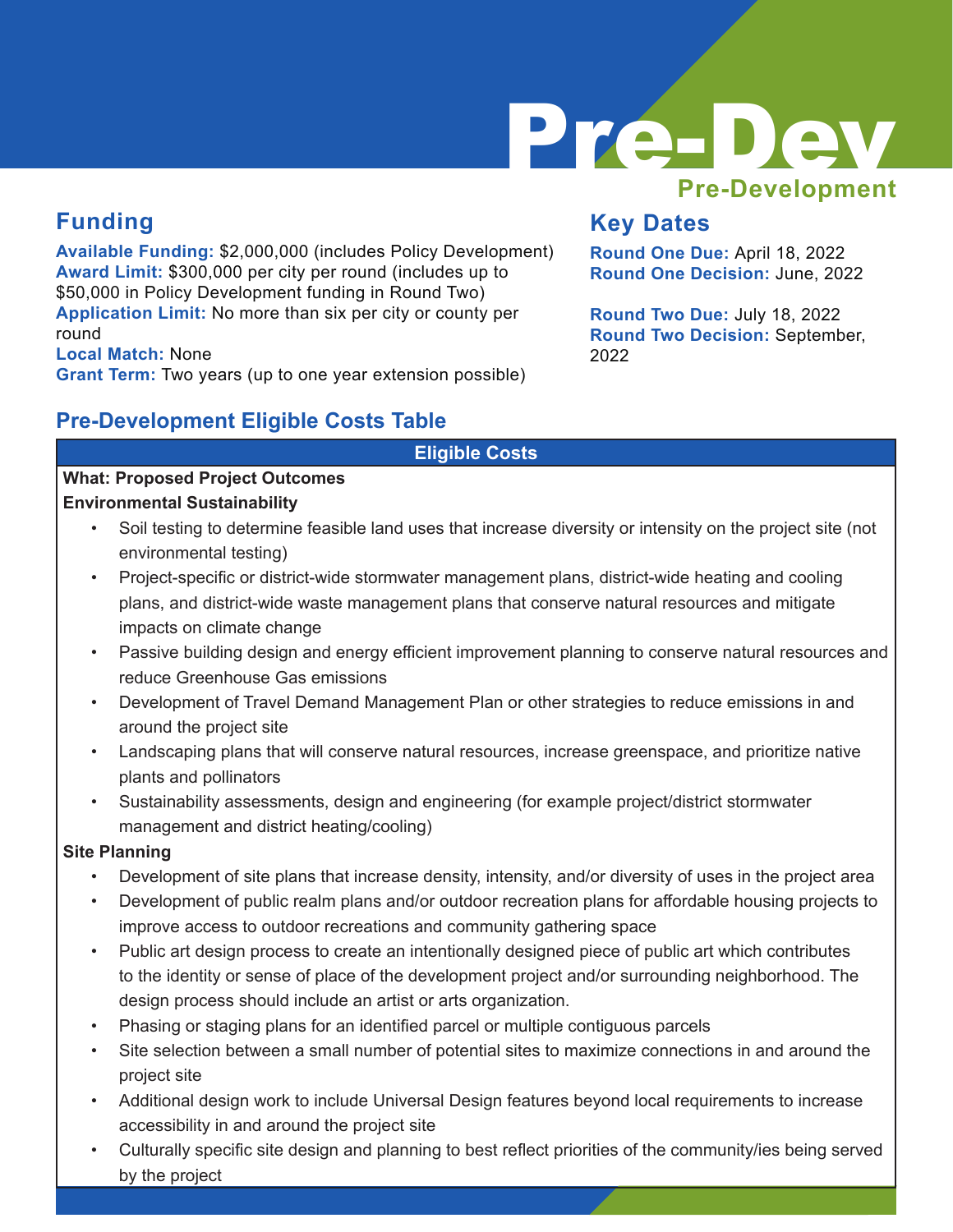# Pre-Dev

## **Pre-Development Eligible Costs Table**

#### **Eligible Costs**

## **What: Proposed Project Outcomes**

#### **Affordable Housing**

- Physical or capital needs assessment or energy audits for rehab of affordable housing buildings and/or units (only eligible for units affordable at 60% of AMI with income restrictions in place for a minimum of 15 years)
- Architectural design services (schematic design and design development)
- Appraisal for site acquisition

#### **Financial Models**

- Financial modeling to determine finance structure for project development and long-term management of affordable housing and jobs projects located in low income areas
- Feasibility studies to determine project feasibility, a housing mix that increases housing choice or commercial mix to support living wage jobs, or a market study to determine the demand for the proposed development project or project elements

#### **How and Who: Proposed Project Process and Project Partners to Support Equitable Development Strategies**

- Design workshops and community engagement activities that center those least represented and most impact by historic racial inequities (including but not limited to compensation for consultants leading work, participants, advisory committee members, childcare, food for engagement events\*)
- Community Benefits Agreement
- Understanding history of discrimination and land ownership in and around the project site and using that information to inform the future project
- Health Impact Assessment, displacement risk assessment and/or mitigation plan, equity analysis or impact analysis
- Wealth building planning
- Developer mentoring for new and/or small developers
- Displacement prevention planning

#### \* *Food costs should be within Council limits and be purchased from DBE or DBE qualifying vendors* **Ineligible Costs**

- Corridor, small area or station area plans
- Area analysis of alternatives for market mix or financial feasibility
- Strategies for land banking and acquisition
- Generic traffic study, environmental review such as AUAR, EAW, or EIS, appraisals, permits, etc…
- Administrative overhead
- Soft costs which are not directly related to an awarded grant activity
- Work done before the grant was awarded